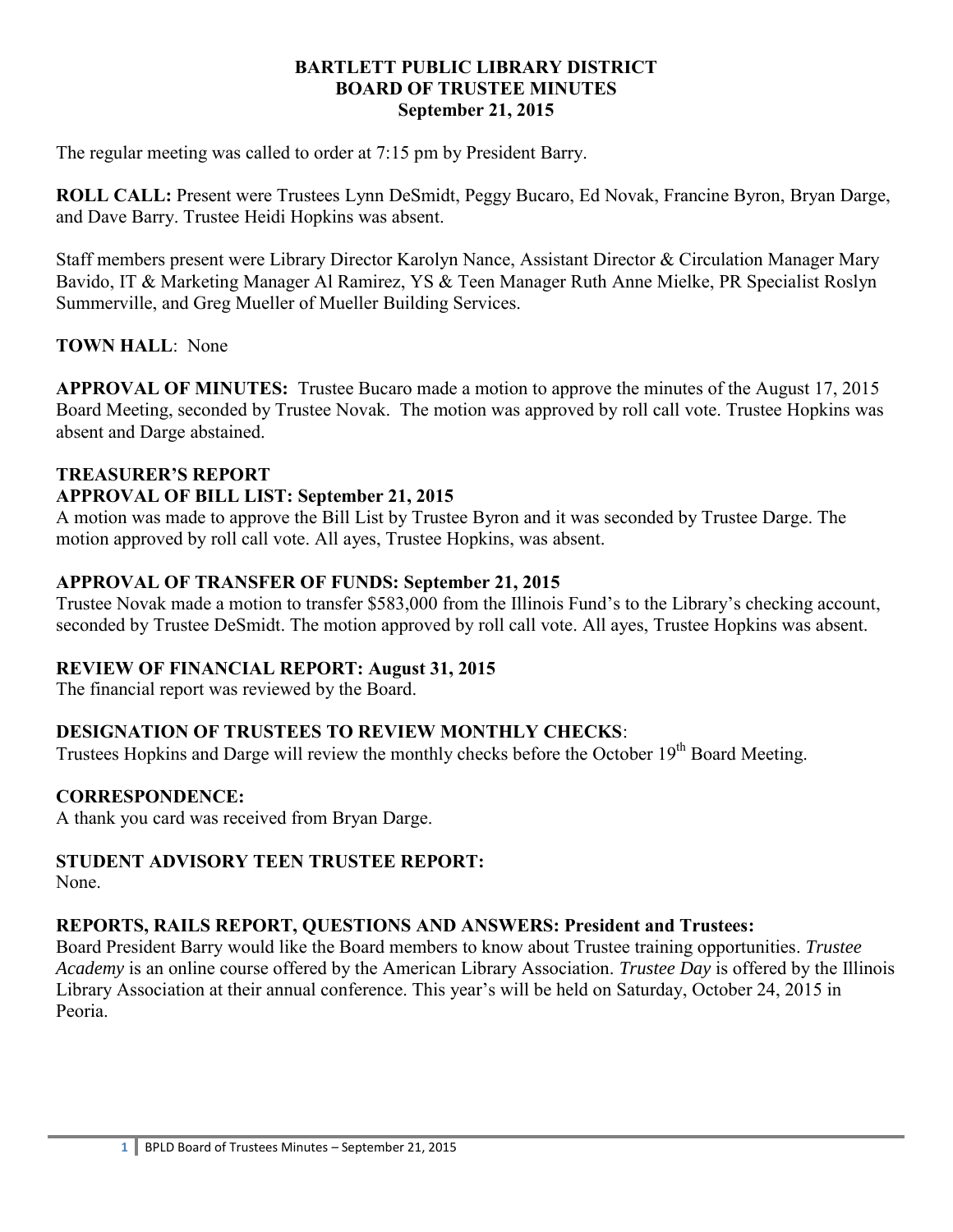# **ACTION ITEMS:**

**Confirmation on Committee of the Whole Meeting Date (Audit Review) Monday, October 19, 2015 at 6:35pm:** Trustee Darge made a motion to confirm the Committee of the Whole meeting on Monday, October 19, 2015 at 6:35pm. The Annual Audit will be presented at this meeting. It was seconded by Trustee Byron and the motion passed. Trustee Hopkins was absent.

**Establish Date and Time of Truth in Taxation Hearing October 19, 2015 at 6:30pm:** Trustee Darge made a motion to confirm the Truth in Taxation Hearing on Monday, October 19, 2015 at 6:30pm. Seconded by Trustee DeSmidt the motion passed. Trustee Hopkins was absent.

**Resolution to Determine Estimate of Funds Needed for 2015-2016:** Trustee Bucaro made a motion to approve the Resolution to Determine Estimate of Funds Needed for 2015-2016 FY. It was seconded by Trustee Darge and the motion passed by roll call vote. All Ayes. Trustee Hopkins was absent.

**Snow and Ice Management Contract:** Trustee Darge made a motion to approve a contract with Sebert Landscaping for Snow and Ice Management for FY 15-16. It was seconded by Trustee DeSmidt. The motion was passed by roll call vote. All Ayes. Trustee Hopkins was absent.

**Public Comments Policy:** The Public Comment Policy has been updated to allow residents to express comments at a Library Board meeting without having to submit an address or contact information. Trustee Darge made motion to approve the changes to the Public Comments Policy. It was seconded by Trustee Novak and the motion passed. Trustee Hopkins was absent.

**Staff Development Policy:** Trustee Bucaro made a motion to give part-time staff the option to become a member of ILA or ALA which is paid for by the Library. It was seconded by Trustee DeSmidt and the motion passed. Trustee Hopkins was absent.

# **DISCUSSION ITEMS:**

**Draft Notice of Proposed Property Tax Increase:** The Trustees are advised to review the draft. This item will be presented at the next Board Meeting.

**Draft of Tax Levy Ordinance 2015-5:** The Trustees are advised to review the draft. This item will be presented at the next Board Meeting.

**Draft of Certification of Compliance:** The Trustees are advised to review the draft. This item will be presented at the next Board Meeting.

**Draft of Tax Levy Explanation:** The Trustees are advised to review the draft. This item will be presented at the next Board Meeting.

**Cash Receipts and Disbursements for the 2014-2015 Fiscal Year:** The Statement of Cash Receipts and Disbursements for the 2014-2015 Fiscal Year needs to be approved at the October 19, 2015 Board Meeting.

**Photographer:** Board members will set up individual sessions with the photographer. A group picture will be scheduled at a later date.

**Renovation Update:** Phase 1 Construction is completed. The Library is in Phase 2 and is one week ahead of schedule.